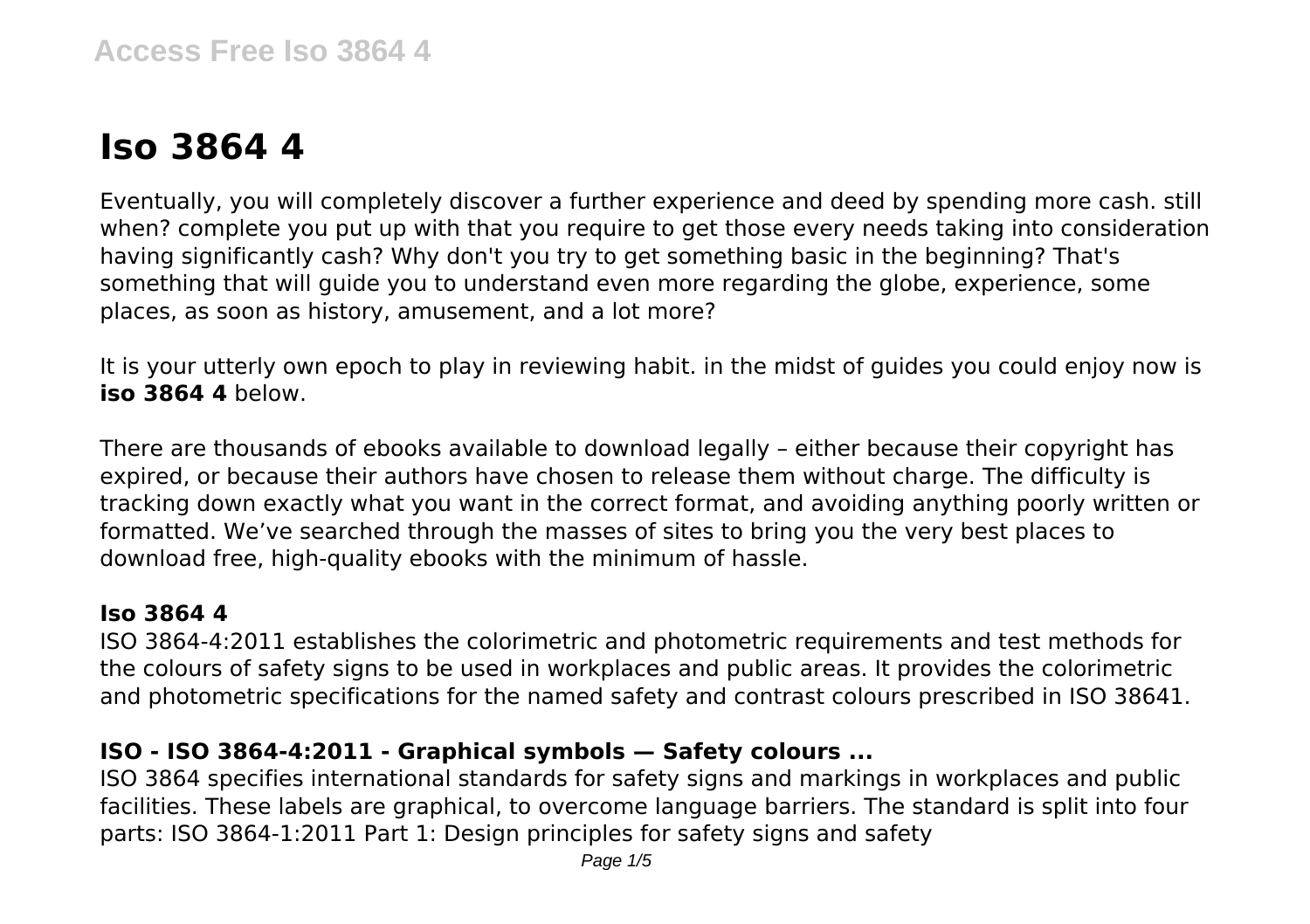# **ISO 3864 - Wikipedia**

ISO 3864-4:2011 establishes the colorimetric and photometric requirements and test methods for the colours of safety signs to be used in workplaces and public areas. It provides the colorimetric and photometric specifications for the named safety and contrast colours prescribed in ISO 3864-1.

#### **ISO 3864-4:2011 - Graphical symbols - Safety colours and ...**

iso/dis 3864-4 : 60.00 (2011) International Equivalents – Equivalent Standard(s) & Relationship - (Show below) - (Hide below) Equivalent Standard(s)

# **ISO 3864-4 : 2011(R2016) | GRAPHICAL SYMBOLS - SAFETY ...**

Instead, consult ISO 3864-4 which provides colorimetric and photometric properties together with, as a guideline, references from colour order systems.

# **ISO 3864-1:2011(en), Graphical symbols ? Safety colours ...**

ISO 7010 is the international technical standard that prescribes safety signs for the purposes of hazard information, fire protection, accident prevention, and emergency evacuation. It relies on the design principles, color standards, and graphical symbols defined in ISO 3864.

# **What is ISO 3864? | Creative Safety Supply Blog**

You may experience issues viewing this site in Internet Explorer 9, 10 or The ISO prohibition sign The international prohibition sign official namealso known as 3864–4 no symbol, no sign, circlebackslash symbol, nay, interdictory circle or universal no, is a red circle with a red diagonal line through it running from top left to bottom rightcompletely enclosing a pictogram to indicate something is not permitted.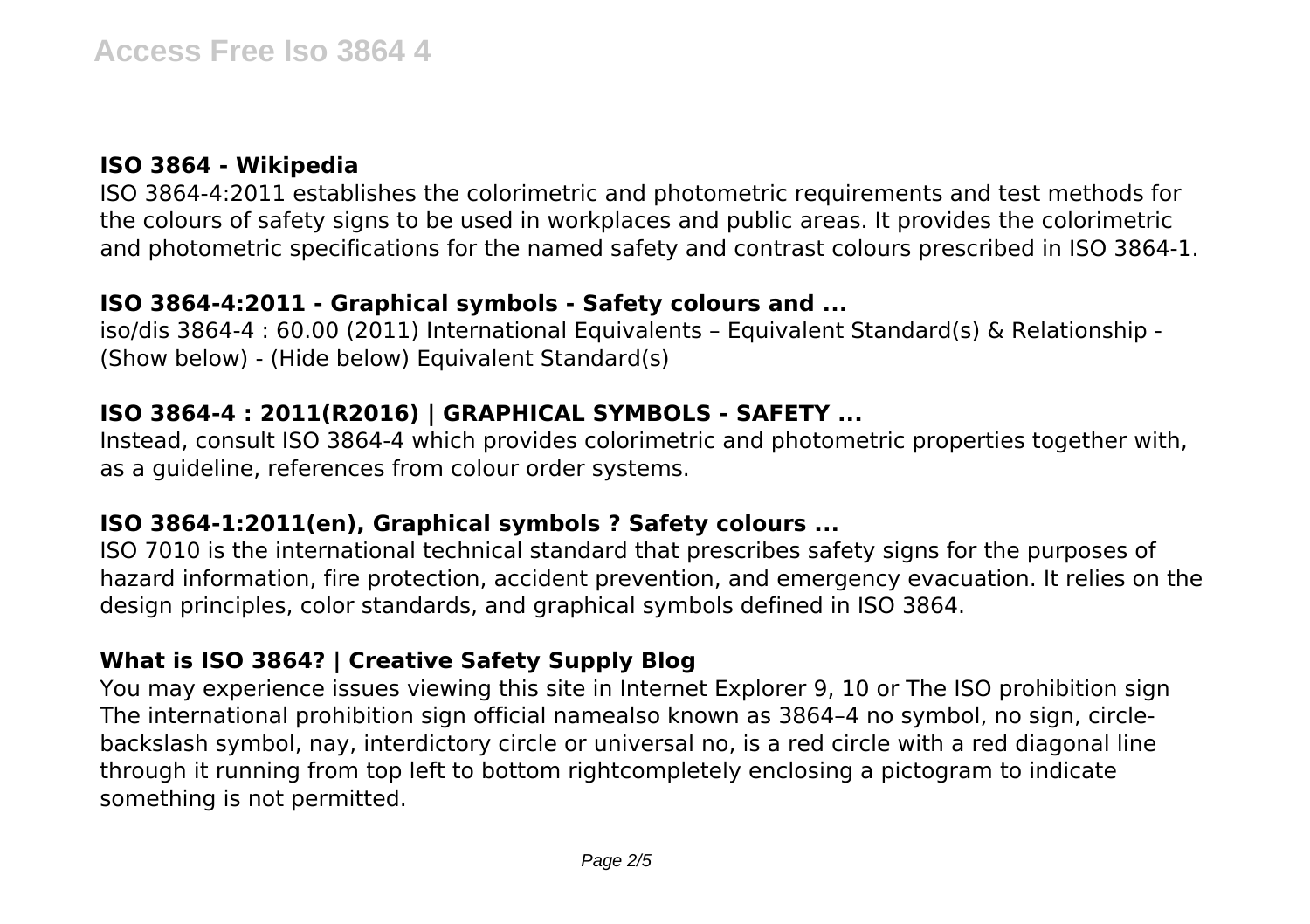#### **ISO 3864-4 PDF - dedot.info**

ISO 3864-1, ISO 3864-2, ISO 3864-3 and ISO 3864-4 The Graphical Symbols - Safety Colours and Safety Signs Package provides the users with the design principles for product safety labels, safety signs in work / public places and graphical symbols for use in safety signs.

# **ISO 3864 - Graphical Symbols Package**

BS ISO 3864-4:2011. Colorimetric and photometric properties of safety sign materials. Software bugs Revolvy Brain revolvybrain. ISO standards Revolvy Brain revolvybrain.

#### **ISO 3864-4 PDF - Bity Link**

This part of ISO 3864 is applicable to workplaces and all locations and all sectors where safetyrelated questions may be posed. However, it is not applicable to the signalling used for guiding rail, road, river, maritime and air traffic

# **Graphical symbols — Safety colours and safety signs ...**

bs iso 3864-4 - graphical symbols - safety colours and safety signs - part 4: colorimetric and photometric properties of safety sign materials: 09/30176675 dc : 0 : bs en iso 15223-1 - medical devices - symbols to be used with medical device labels, labelling and information to be supplied part 1: general requirements: bs en 15094 : 2008

# **ISO 3864-1 : 2011(R2016) | GRAPHICAL SYMBOLS - SAFETY ...**

This part of ISO 3864 is applicable to all locations where safety issues related to people need to be addressed. However, it is not applicable to signalling used for guiding rail, road, river, maritime and air traffic and, generally speaking, to those sectors subject to a regulation that may differ.

# **ISO 3864-4 : Graphical symbols — Safety colours and safety ...**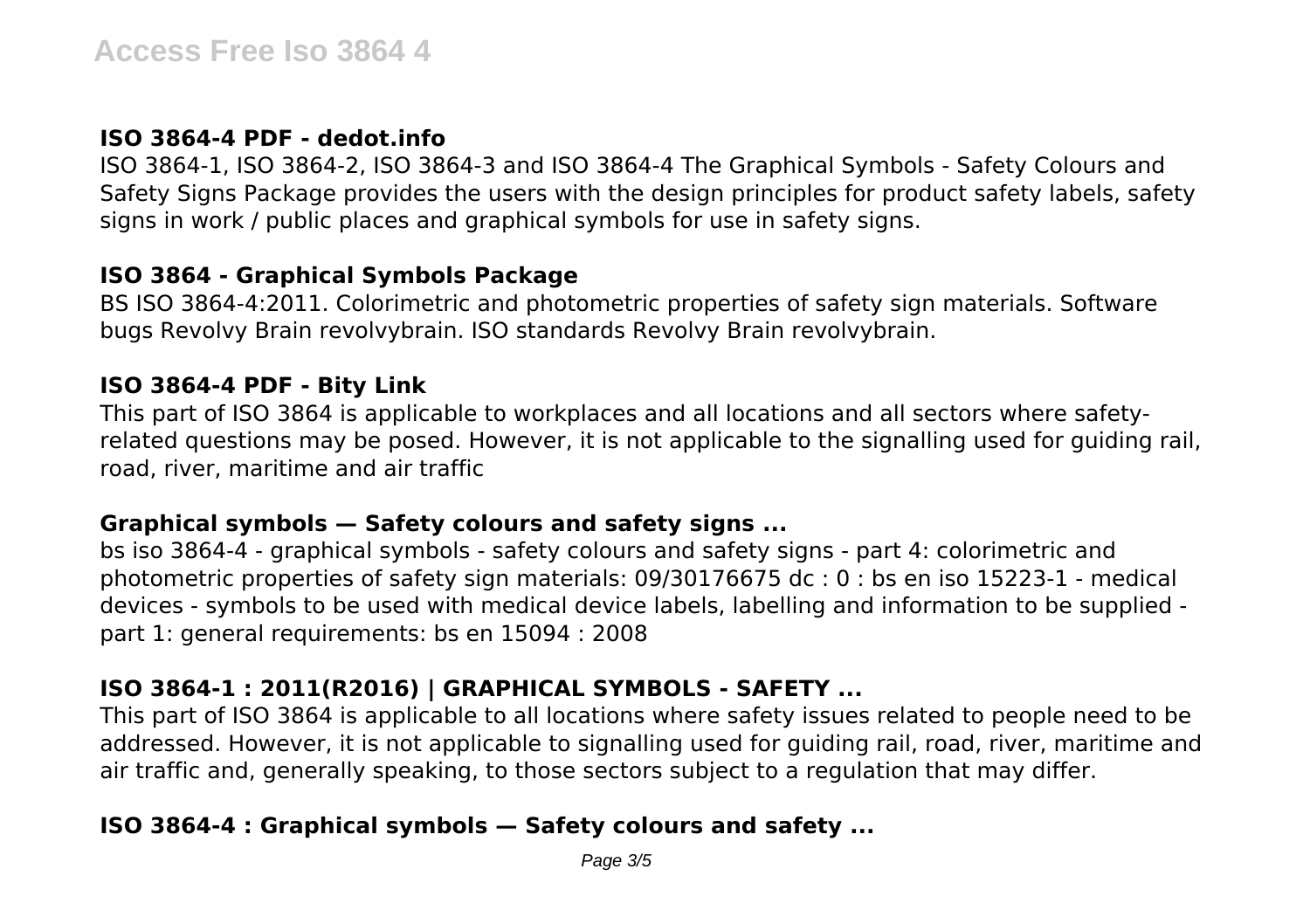ISO 3864 specifies international standards for safety symbols. These labels are graphical, to overcome language barriers. T The standard is split into four parts: The International Organization for Standardization is an international standard-setting body composed of representatives from various national standards organizations.

#### **ISO 3864 - WikiMili, The Free Encyclopedia**

Custom ANSI Z535.4 & ISO 3864-2 Safety Label – C5392, Custom ANSI Safety Labels. Custom Header Copy font Arial. Custom Copy Larger Copy font Arial. Custom Copy Smaller Copy font Arial. Upload custom image… Acceptable files: Mandatory Symbols ISO Yes, improve my design for free. No, print my design as closely as possible to what I see on ...

#### **ISO 3864-2 PDF - acepsuherman.info**

Over deze norm This part of ISO 3864 establishes the colorimetric and photometric requirements and test methods for the colours of safety signs to be used in workplaces and public areas. It provides the …

#### **NEN-ISO 3864-4:2011 en - NEN**

Instead, consult ISO 3864-4, which provides colorimetric and photometric properties together with, as a guideline, references from colour order systems.

#### **ISO 3864-3:2012(en), Graphical symbols ? Safety colours ...**

The ANSI Z535.4 and ISO 3864 – 2 product safety label standards are revised according to ANSI and ISO procedures, typically every five years. ANSI Z535.4 is in the process of being balloted for reaffirmation without changes. If that occurs, the new version will be identical to the 2011 standard.